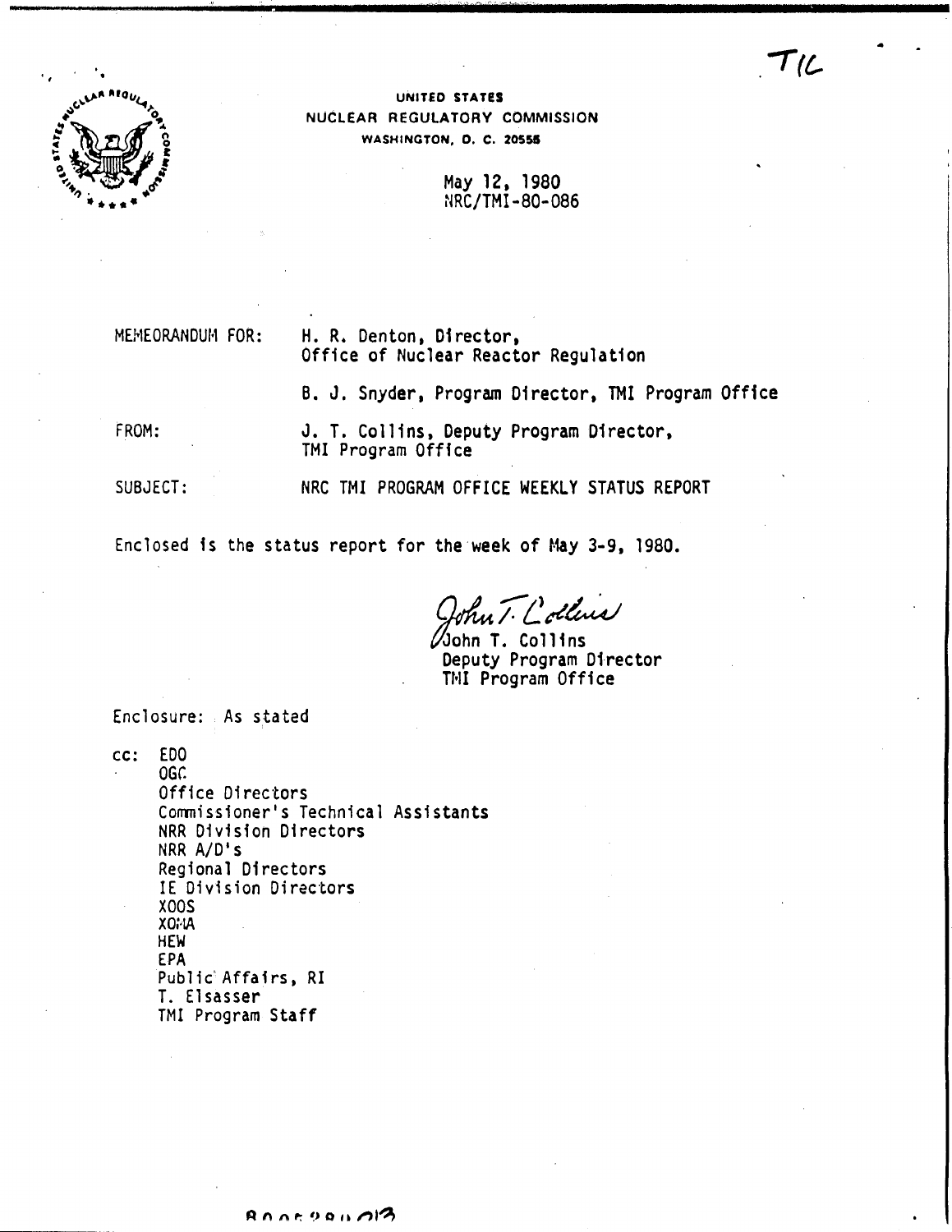|                             | HRC TMI PROGRAM OFFICE WEEKLY STATUS REPORT                                                                                                                                                                                                                       |
|-----------------------------|-------------------------------------------------------------------------------------------------------------------------------------------------------------------------------------------------------------------------------------------------------------------|
| Week of: May $3 - 9$ , 1980 |                                                                                                                                                                                                                                                                   |
| Plant Status                |                                                                                                                                                                                                                                                                   |
|                             | Core Cooling Mode: Cyclic natural circulation in the "A" reactor coolant<br>system (RCS) loop via the "A" once through steam generator<br>(OTSG), steaming to the main condenser, and RCS loop-A and B<br>cyclic natural circulation to reactor building ambient. |
|                             | Available Core Cooling Modes: OTSG "B" to the main condenser; long term<br>cooling "B" (OTSG-B); decay heat removal.                                                                                                                                              |
|                             | RCS Pressure Control Mode: Standby Pressure Control (SPC) System.                                                                                                                                                                                                 |
|                             | Backup Pressure Control Mode: Makeup system in conjunction with letdown flow<br>(Emergency use only due to suspected leaks in the seal<br>injection system).                                                                                                      |
|                             | Major Parameters (As of 1600, May 9, 1980) (approximate values)<br>Average Incore Thermocouples: 153°F<br>Maximum Incore Thermocouple: 189°F                                                                                                                      |
|                             | RCS Loop Temperatures:                                                                                                                                                                                                                                            |
|                             | A<br>B<br>$146^{\circ}$ F<br>Hot Leg<br>149°F                                                                                                                                                                                                                     |
|                             | 84°F 101°F<br>82°F 103°F<br>Cold Leg $\begin{Bmatrix} 1 \\ 2 \end{Bmatrix}$                                                                                                                                                                                       |
|                             | RCS Pressure: 78 psig (Heise)<br>83 psig (DVM - now controlling)                                                                                                                                                                                                  |
|                             | Pressurizer Temperature: 268°F (Saturation Pressure 26 psig)                                                                                                                                                                                                      |
|                             | Reactor Building: Temperature:<br>79°F<br>Pressure: -1.4 psig (Heise)<br>Water level: Elevation 290.6 ft. (8.1 ft. from floor) via<br>decay heat system<br>Elevation 290.2 ft. via penetration 401<br>manometer                                                   |
|                             | Environmental & Effluent Information                                                                                                                                                                                                                              |
| 1.                          | Liquid effluents from TMI-1 released to the Susquehanna River, after<br>processing, were within the limits specified in Technical Specifications.                                                                                                                 |
| 2.                          | No liquid effluents were discharged from TMI-2.                                                                                                                                                                                                                   |

 $3.$ Results from EPA monitoring of the environment around the TMI site were:

EPA environmental stations registered background levels for air particulate and water samples.

predictably to the pressure reductions. Water samples drawn from<br>the letdown system on May 5, 1980, indicate that dissolved gas<br>concentrations in the RCS will remain below saturation at 100 psig.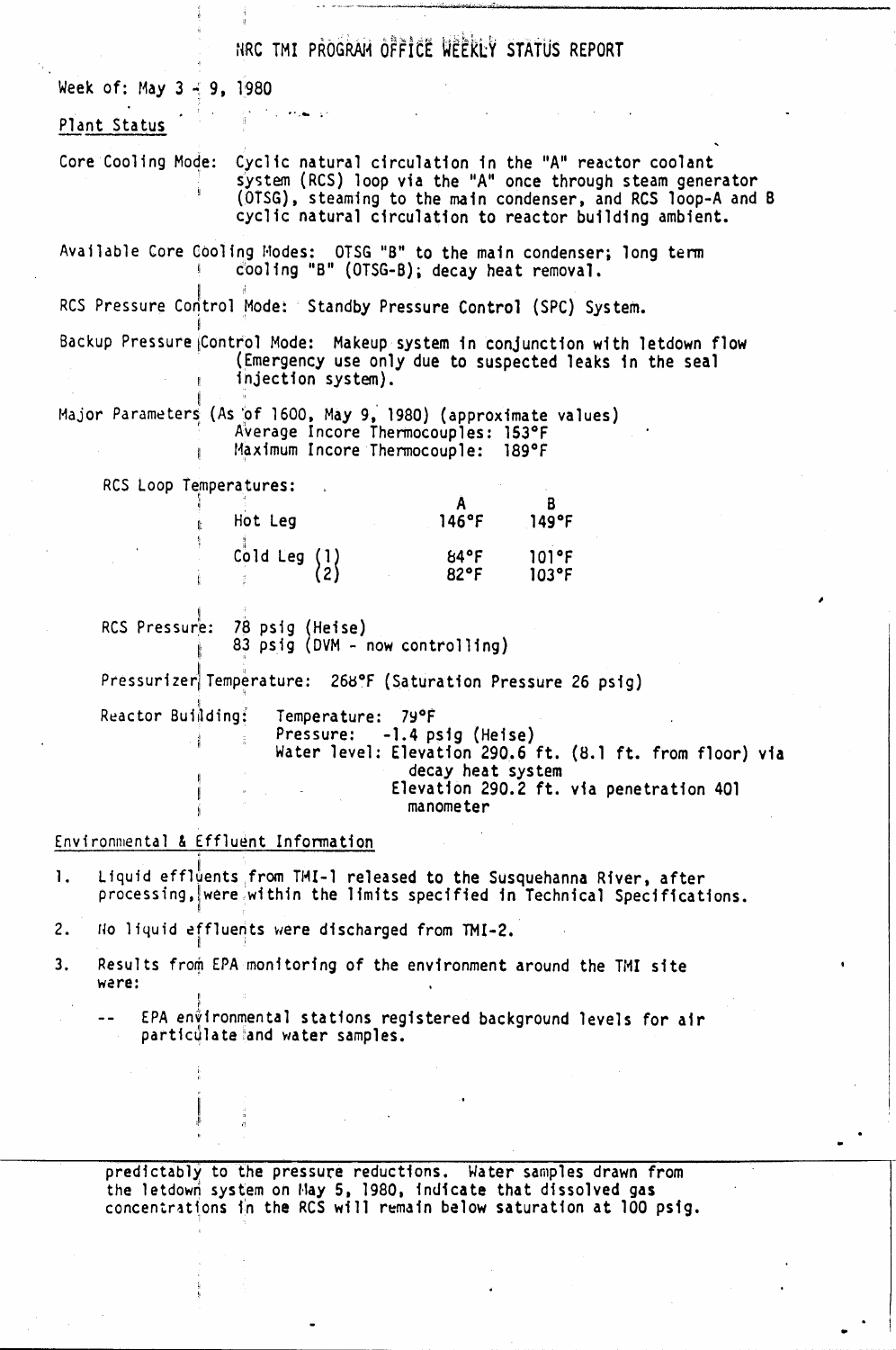However, due to limited water circulation, it is assumed that gas saturated water and gas' pockets do exist in portions of the RCS. The following gas pocket volumes versus primary pressure have been calculated: ,

;' 3

| RCS pressure | Gas volume     |
|--------------|----------------|
| 300 psig     | 50 cubic feet  |
| $190$ $psig$ | 57 cubic feet  |
| $135$ $psig$ | 106 cubic feet |
| 100 psig     | 138 cubic feet |

The above pressure/volume relations have been verified during several pressure changes by comparing the amount of makeup/letdown to the resultant RCS pressure changes.<br>.

The RCS pressure reductions have not produced a noticeable effect, on the secondary system. Both <sup>A</sup> and B loops continued to "burp" periodically. The A loop "burp~ interval increased from 21 to 24 hours. The B loop "burps" sporadically every 80 to 110 hours.

The decreased "burp" frequency in the A loop is attributed to higher heat loses to the reactor building atmosphere. The reactor building evaporative cooling system was activated on April 15, 1980, to reduce the reactor building pressure. The "burp" frequency decreased after the reactor building cooling system was activated.

The RCS leak rate appears to have decreased as a result of the pressure reductions. Quantitative leak rate data will be provided after additional leak/makeup volumes are compiled.

Pressurizer heaters will not be used now that pressure is reduced to 100 pstg. The cycling of the heaters produced pressure fluctuations. The heaters had been used to maintain the water in the pressurizer just below the saturation temperature. In this condition, the pressurizer was a potential source of pressure for the RCS in the event of an;unplanned pressure reduction. The hazards associated with an unplanned depressurization have decreased with the decrease in thermocouple temperatures below ambient boiling.

2. Decay Heat Removal System Valves, DH-V-1 and DH-V-171. A meeting between the TMI Program Office staff and licensee representatives has been scheduled for Monday, May 12, 1980. to discuss the potential problems which may be encountered after DH-V-l and DH-V-171 are opened. When open. the valves will provide a flow path from the reactor coolant system (RCS) to the mini decay heat removal (MDHR) system in the auxiliary building. The rising water level in the reactor building is expected to cover the valve operators in the near future; this may preclude the option to close the valves. When open, the valves expose the decay heat removal system to RCS pressure and.as a result, ReS pressure must be maintained below approximately 370 psig to prevent exceeding the decay heat removal system relief valve setting. After the valves are opened, radiation levels may increase in some sections of the auxiliary building.

..

a'